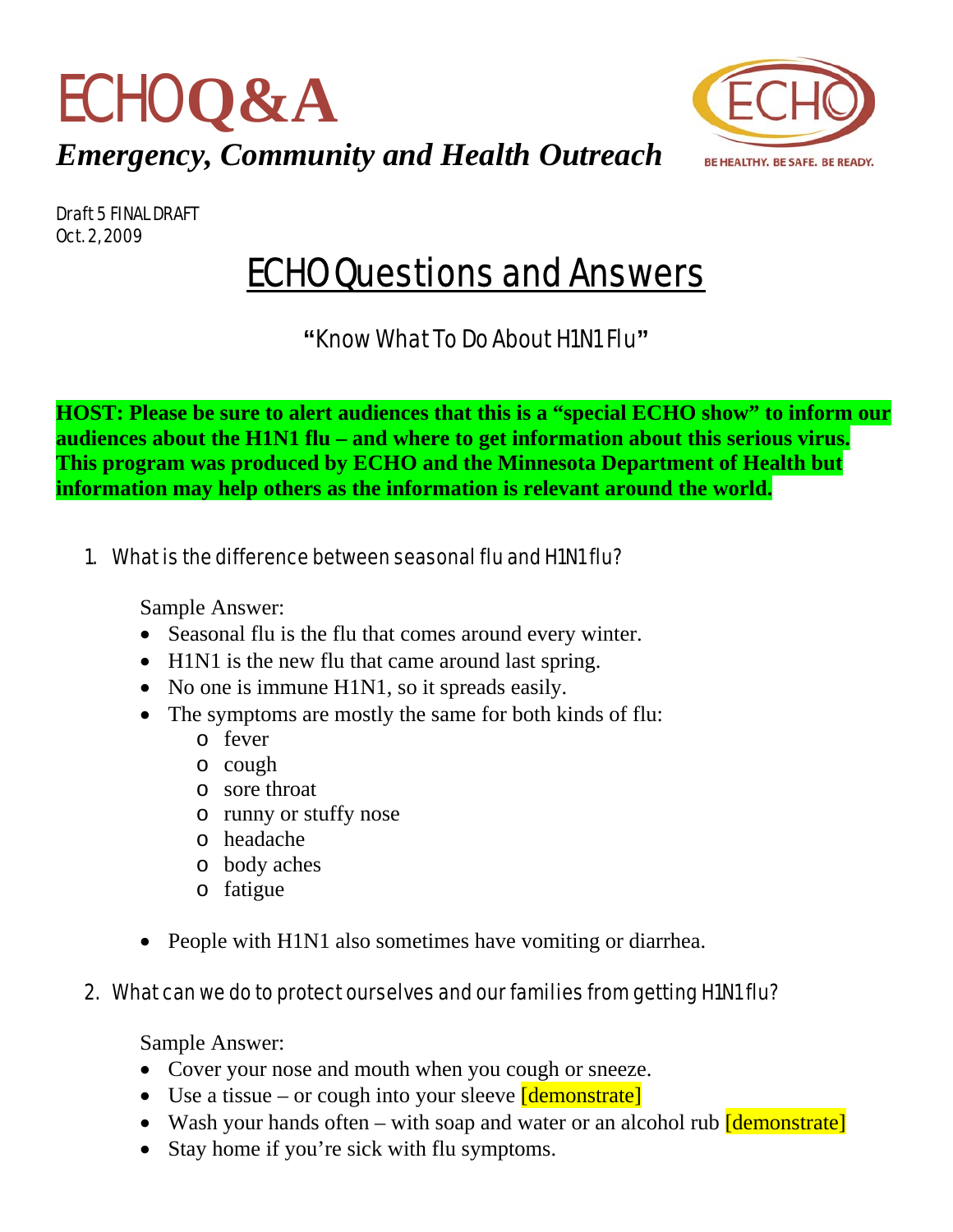## 3. Do you need to be vaccinated against both kinds of flu?

Sample answer:

- There are vaccines for both Seasonal and H1N1 flu.
- They can be given as a shot or as a nasal spray.
- You will need both vaccines to be protected this year.
- It's especially important to get the H1N1 vaccine if you
	- o are pregnant.
	- o are between six months and 24 years old
	- o take care of a baby under six months old
	- o have a health problem like diabetes, a heart condition, lung disease, kidney disease or liver disease, a neurological disease or a blood problem, like sickle cell disease, or an immune problem.

## 4. Where can we get the H1N1 vaccine and how much does it cost?

Sample Answer:

- There will be plenty of H1N1 vaccine, but it won't all be available right away. The first doses will come to Minnesota in October and more will be made available each month.
- Ask your local health department when and where to get vaccinated.
- The vaccine itself is free but there may be a small fee for giving it.
- Your local health department will help make sure that ability to pay won't keep you from getting vaccinated.

## 5. Are there any side effects to receiving the H1N1 vaccine?

- Some people may have very mild flu-like symptoms after getting the vaccine.
- These symptoms can last up to two days.
- The place where you get a shot may be sore, red or swollen for a brief time.
- The vaccine protects against the flu disease, which can be severe or even fatal.
- People who are allergic to eggs or egg products cannot get the flu shot because the shots are made from eggs. Nurses will ask patients before giving the flu shot if they are allergic to eggs.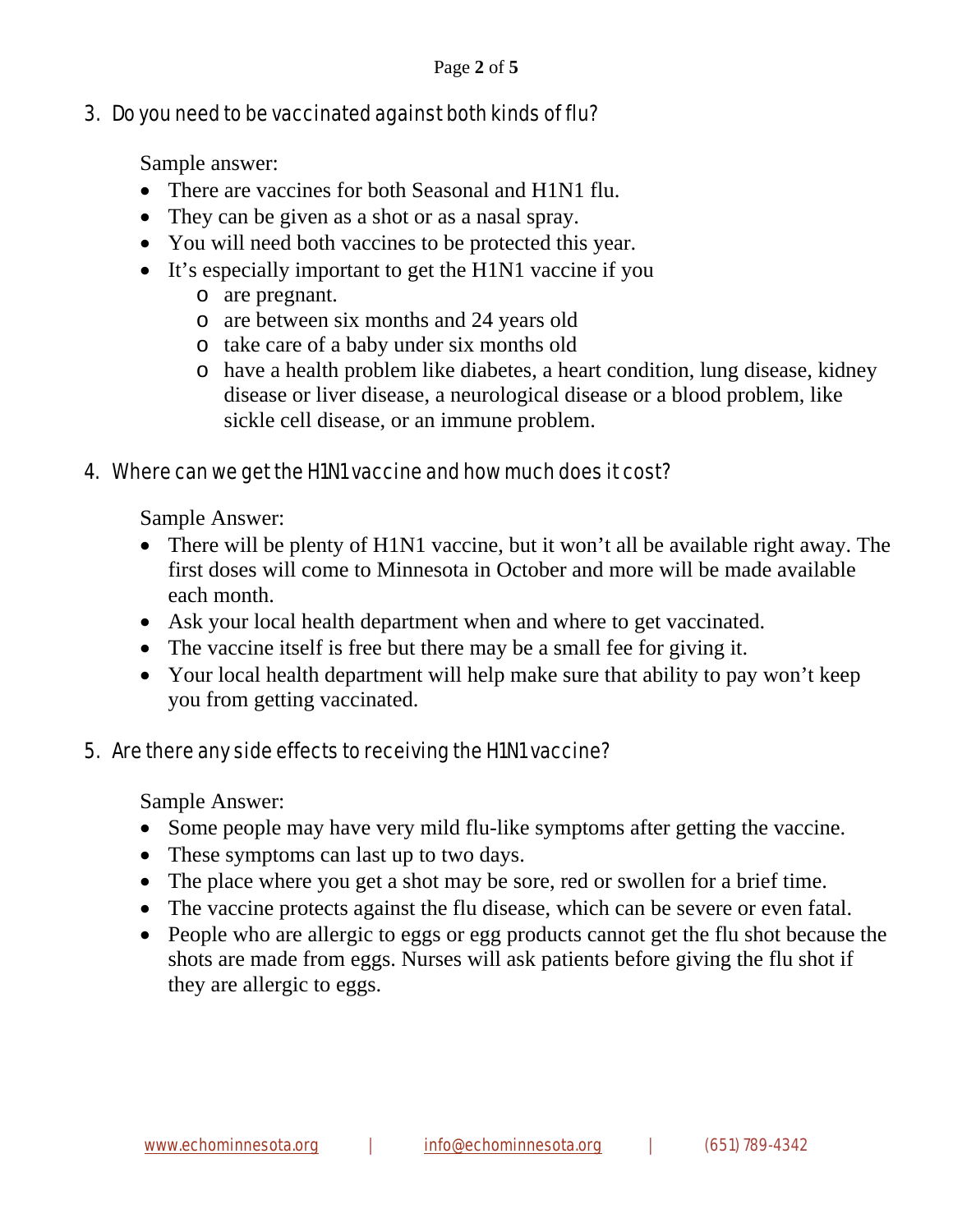## 6. (AFRICAN and ALL) In our culture we are concerned the vaccine may contain gelatin or pork products. Is that the case?

Sample Answer:

- Some flu vaccines do contain gelatin or pork products, others do not. You can ask about it before you get vaccinated.
- In 2001, the World Health Organization asked a group of Islamic legal scholars to comment on the use of these materials in medicines and vaccines.
- The scholars generally supported use of these materials in vaccines and other medicines.
- **ECHO HOST:** The scholars' statement, a list of vaccines and their ingredients, and other information can be found on the internet mdhflu.com or echominnesota.org

# 7. (LATINO and ALL) In our culture, there is a concern that people may be reluctant to come in for vaccination or treatment – only to head straight for the emergency room when they get sick enough.

Sample Answer:

- Vaccination is important because it can keep you from getting sick
- You should be sure to talk to a doctor if you have flu symptoms and you are pregnant, or you have health problems other than flu.
- You should also talk to a doctor if you have severe symptoms like trouble breathing, dizziness, confusion, or severe vomiting.
- Call before you go in to see a doctor, so steps can be taken to avoid exposing others to the flu.

# 8. (ASIAN and ALL) In our culture, we are concerned that going in to see a doctor can help to bring on the illness that we are worried about. What can you tell us about that?

- When you get vaccinated, you aren't really seeking treatment for an illness.
- Vaccines are given to people who are well, to protect them from getting sick.
- Don't hesitate to talk to a doctor if you know you are already sick especially if you are pregnant or you have other health problems besides flu.
- Also be sure to talk to a doctor if you have severe symptoms like trouble breathing, dizziness, confusion, or severe vomiting.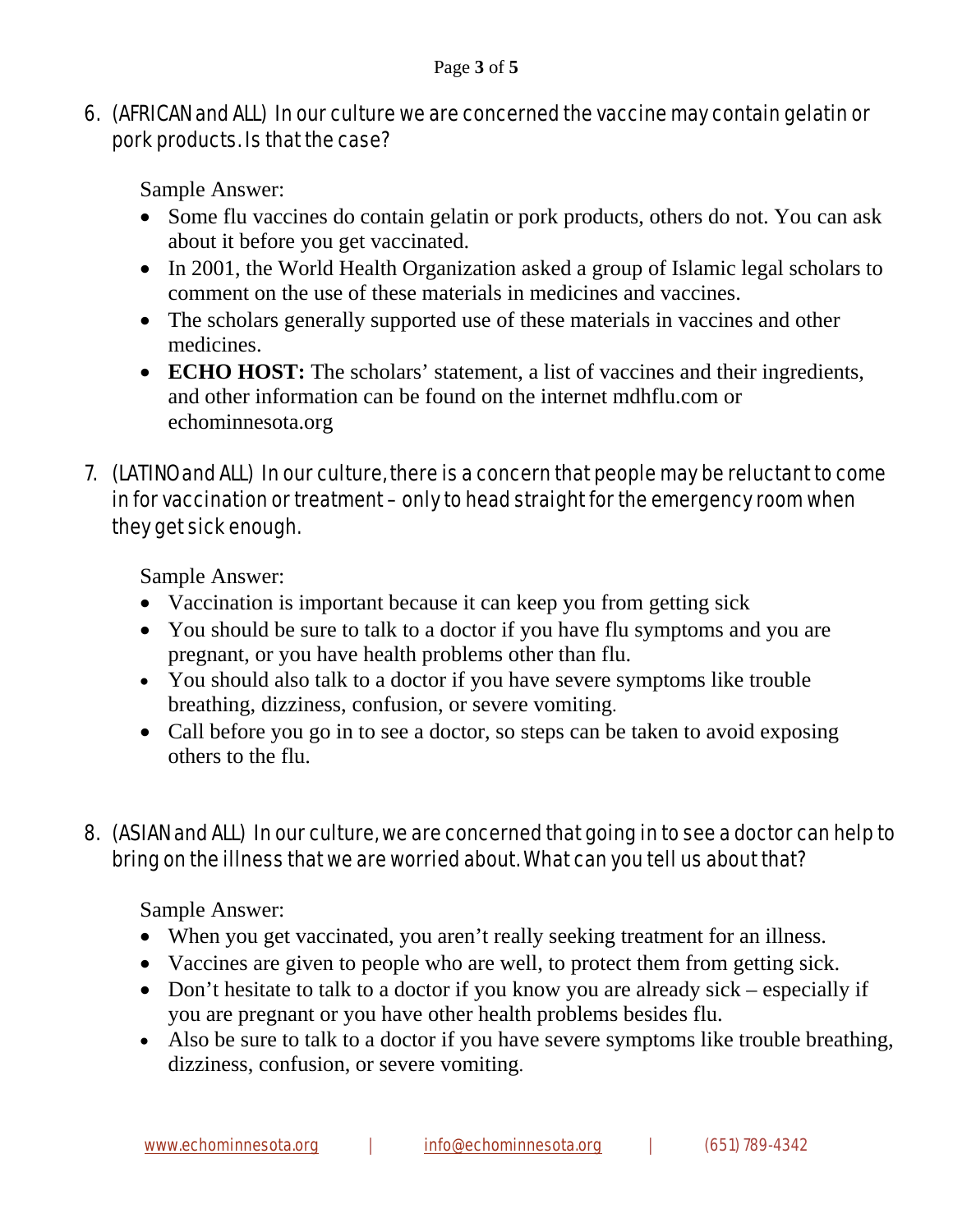#### Page **4** of **5**

## 9. What about undocumented residents, can they get the vaccine and will they be reported to the government if they go to a clinic or see a doctor?

Sample Answer:

- Public health agencies and clinics do not speak for other government agencies and asking about immigration status is not required information to receive a flu shot
- The job of medicine and public health is to treat and prevent disease.
- It is not their job to deal with immigration issues or enforce immigration laws.

# 10. How "sick is sick" and when should I go to the clinic or to see a doctor?

Sample answer:

- Talk to a doctor if you have flu symptoms and you are pregnant, or if the ill child is 4 years of age or younger.
- Talk to a doctor if you have flu symptoms and you have diabetes, a heart condition, lung disease, kidney disease or liver disease, a neurological disease or a blood problem like sickle cell disease or an immune problem.
- Talk to a doctor right away if you have severe symptoms like trouble breathing, dizziness, confusion, or severe vomiting.
- Call before you go in to see a doctor, so steps can be taken to avoid exposing others to the flu.
- To keep from overloading clinics and hospitals it's best to **call first** to see if you need to see a doctor or can stay home and take care of yourself with anti-viral medications like Tami-Flu to treat the symptoms.

## 11. I'm afraid to miss work because I may lose my job if I tell them I am sick. What is best?

- Health officials can't control what employers choose to do about this.
- However, all employers are being urged to let employees stay home if they are sick.
- Employers shouldn't insist on having sick employees tested for H1N1, since it is not possible to test everyone who has flu symptoms.
- If your employer has questions, have them call your local health department.